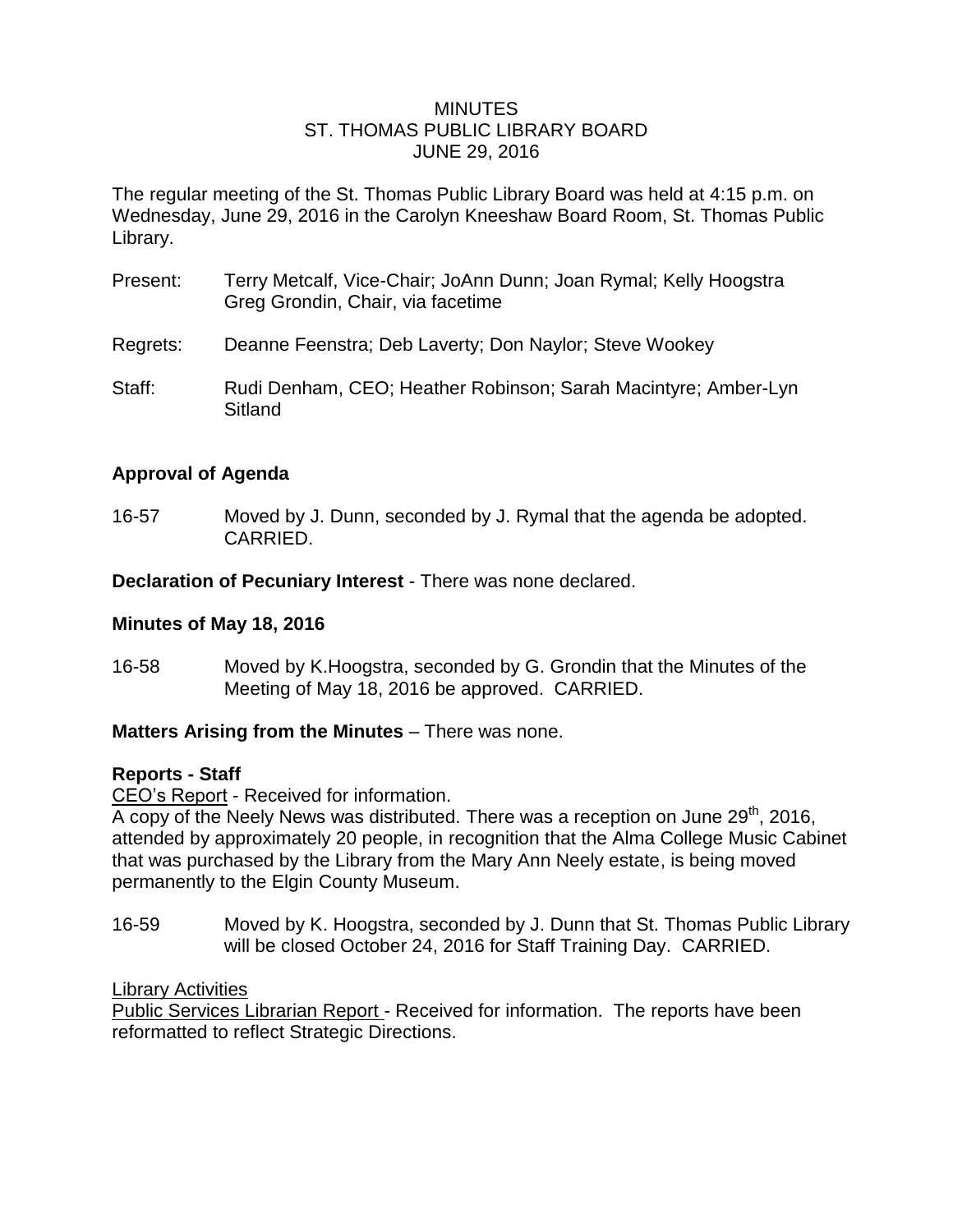-2-

Systems and Public Services Librarian Report – Received for information. It was noted that there are two spelling corrections needed in the report: Second paragraph of the Enduring Relevance should be "appointments" not "appoints", and the fourth paragraph should be "event" not "even".

Friends Liaison Report - June 2016 - Received for information.

Friends Book Sales Report – May 2016 - Received for information. It was noted that May 2016 revenue is up from May 2015.

## **Reports - Standing Committees**

Finance

It was noted that the Neely account generates an average of \$2000 per month in interest. Discussion at a later date to determine how the interest should be spent was recommended. The estate taxes for the Neely estate were filed in May and additional money is expected.

- 16-60 Revenue and Expenditures Statement May 31, 2016 Moved by G. Grondin, seconded by J. Rymal that the St. Thomas Public Library Board approve the Revenue and Expenditure Statement to May 31, 2016. CARRIED.
- 16-61 Trust Fund Statement Revised April 30, 2016 Moved by K. Hoogstra, seconded by J. Dunn that the St. Thomas Public Library Board approve the Revised April 30, 2016 Trust Fund Statement CARRIED.
- 16-62 Trust Fund Statement May 31, 2016 Moved by J. Dunn, seconded by K. Hoogstra that the St. Thomas Public Library Board approve the May 31, 2016 Trust Fund Statement CARRIED.

Southern Ontario Library Service – There was no report.

Personnel – It was noted that there are two committees, a Job Posting Committee and a Recruitment Committee. The CEO job posting closes July 15, 2016. There will be a retirement reception planned for the CEO. Details will follow. R. Denham will present her retirement letter at the September Board meeting with an October 31<sup>st</sup> retirement date.

Fundraising and Public Relations – Committee Minutes – May 12, 2016 including Fundraising Plan, received for information.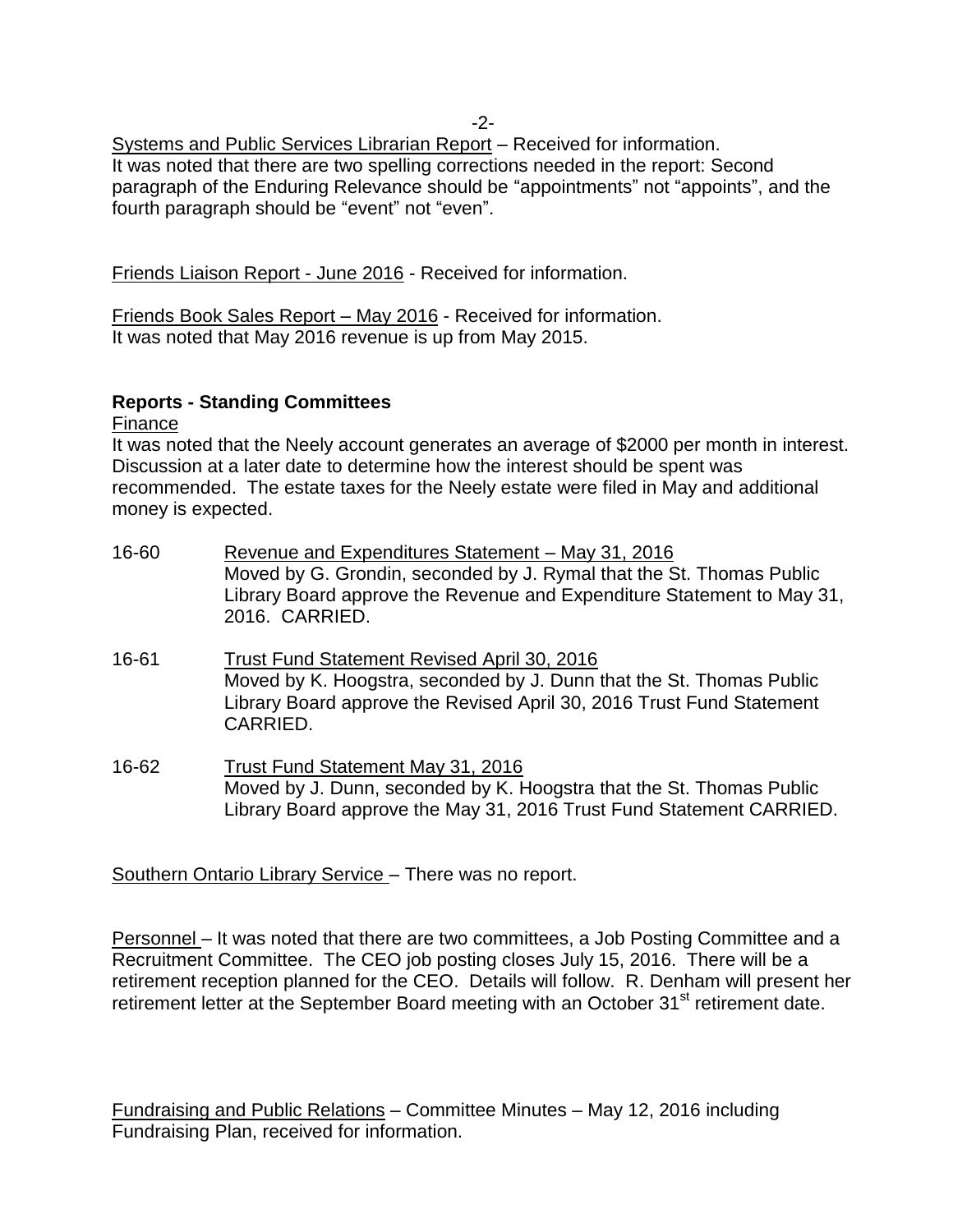16-63 Moved by J. Rymal, seconded by K. Hoogstra that the Neely donation be divided as follows: 20% Materials 75% Building Renovations 5% Reserves be approved. CARRIED.

Federation of Ontario Public Libraries – There was no report

**Correspondence** – There was none

#### **Policies**

In the Rules of Conduct Policy, the sentence starting "We ask your co-operation…" the word "conductive" needs to be amended to "conducive".

- 16-64 Rules of Conduct Policy Moved by G. Grondin, seconded by K. Hoogstra that the St. Thomas Public Library Board approve the Rules of Conduct Policy as amended. CARRIED.
- 16-65 Criminal Records Check Policy Moved by J. Rymal, seconded by G. Grondin that the St. Thomas Public Library Board approve the revised Criminal Records Check Policy. CARRIED.
- 16-64 Regulations Schedule of Fees and Fines Moved by K. Hoogstra, seconded by J. Dunn that the St. Thomas Public Library Board approve the revised Schedule of Fees and Fines Regulation. CARRIED.
- 16-65 Purchasing and Tendering Procedures, By-Law #69-2016 Moved by Kelly Hoogstra, seconded by Joan Rymal that the St. Thomas Public Library Board approve the revised City of St. Thomas Purchasing and Tendering Procedures, By-Law #69-2016. CARRIED.

**Health and Safety** – There was no report

### **Other Business Strategic Planning Session Follow Up**

Strategic Planning Day Summary Report - Received for information.

Ad Hoc Strategic Planning Committee Minutes - Received for information.